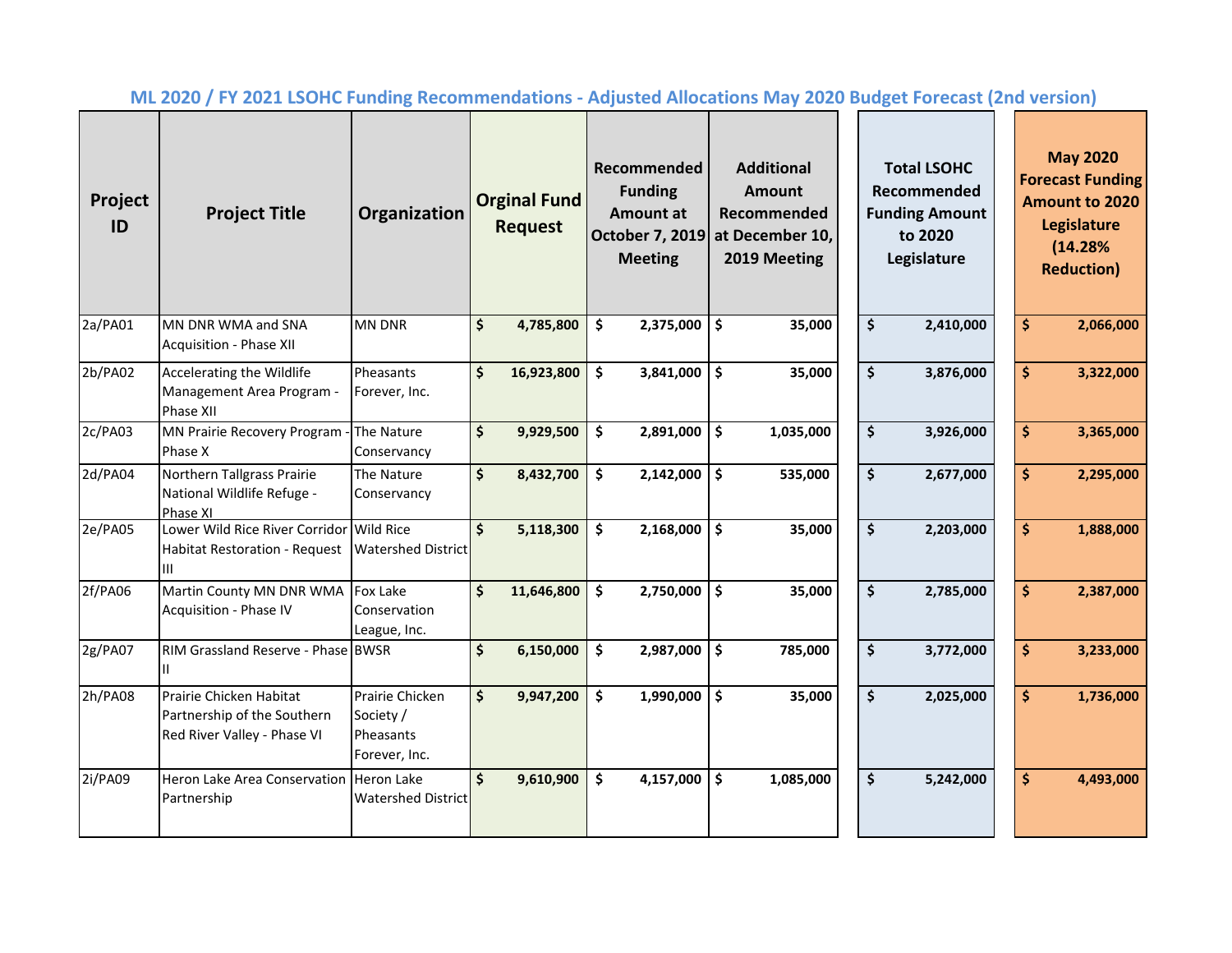| 2j/PA10  | Cannon River Watershed<br>Habitat Complex - Phase IX                                 | <b>Trust for Public</b><br>Land | \$      | 3,421,700  | $\ddot{\bm{\zeta}}$ | $1,304,000$ \$         |      | 35,000    | \$<br>1,339,000 | \$ | 1,148,000 |
|----------|--------------------------------------------------------------------------------------|---------------------------------|---------|------------|---------------------|------------------------|------|-----------|-----------------|----|-----------|
| 2k/PA11  | Accelerating the USFWS<br><b>Habitat Conservation</b><br>Easement Program - Phase II | <b>Ducks Unlimited</b>          | \$      | 12,900,000 | $\ddot{\bm{\zeta}}$ | 3,683,000              | \$   | 35,000    | \$<br>3,718,000 | \$ | 3,187,000 |
| 2l/PRE01 | MN DNR Grassland - Phase XII                                                         | <b>MN DNR</b>                   | \$      | 10,918,000 | $\ddot{\bm{\zeta}}$ | 4,385,000              | \$   | 785,000   | \$<br>5,170,000 | \$ | 4,432,000 |
| 2m/PRE02 | Enhanced Public Land -<br>Grasslands - Phase IV                                      | Pheasants<br>Forever, Inc.      | \$      | 5,008,200  | \$                  | $2,625,000$ \$         |      | 35,000    | \$<br>2,660,000 | \$ | 2,280,000 |
| 3a/FA01  | Camp Ripley Sentinel<br>Landscape ACUB Protection<br>Program - Phase VIII            | <b>Morrison SWCD</b>            | \$      | 5,260,000  | \$                  | 2,259,000              | \$   | 905,000   | \$<br>3,164,000 | \$ | 2,712,000 |
| 3b/FA02  | Southeast Minnesota<br>Protection and Restoration -<br>Phase IIX                     | The Nature<br>Conservancy       | \$      | 12,539,300 | \$                  | 3,120,000              | \$   | 35,000    | \$<br>3,155,000 | \$ | 2,704,000 |
| 3c/FA03  | Northern Forest Habitat<br>Conservation                                              | Minnesota Land<br>Trust         | \$      | 10,302,000 | \$                  | 2,970,000              | \$   | 1,935,000 | \$<br>4,905,000 | \$ | 4,205,000 |
| 3d/FRE01 | MN DNR Forest Habitat<br>Enhancement                                                 | <b>MN DNR</b>                   | \$      | 7,759,900  | \$                  | 2,033,000              | \$   | 35,000    | \$<br>2,068,000 | \$ | 1,773,000 |
| 3e/FRE02 | Southeast Forest Habitat<br>Enhancement - Phase II                                   | <b>MN DNR</b>                   | \$      | 2,524,700  | \$                  | 1,132,000              | \$   | 35,000    | \$<br>1,167,000 | \$ | 1,000,000 |
| 3f/FRE03 | Young Forest Conservation -<br>Phase III                                             | American Bird<br>Conservancy    | \$      | 2,417,300  | \$                  | $\overline{1,}202,000$ | \$   | 285,000   | \$<br>1,487,000 | \$ | 1,275,000 |
| 4a/WA01  | Accelerating the Waterfowl<br>Production Area Program -<br>Phase XII                 | Pheasants<br>Forever, Inc.      | \$      | 18,959,400 | \$                  | 4,233,000              | \$ ا | 35,000    | \$<br>4,268,000 | \$ | 3,658,000 |
| 4b/WA02  | Shallow Lake & Wetland<br>Protection & Restoration<br>Program - Phase IX             | <b>Ducks Unlimited</b>          | \$      | 13,600,000 | \$                  | 4,341,000              | \$   | 1,035,000 | \$<br>5,376,000 | \$ | 4,608,000 |
| 4c/WA03  | Wetland Habitat and<br>Protection Program - Phase V                                  | Minnesota Land<br>Trust         | $\zeta$ | 5,566,400  | \$                  | 2,345,000              | \$   | 785,000   | \$<br>3,130,000 | \$ | 2,683,000 |
| 4d/WRE01 | Accelerated Shallow Lakes and MN DNR<br>Wetland Enhancement - Phase<br>XII           |                                 | \$      | 3,951,000  | \$                  | 1,920,000              | \$   | 35,000    | \$<br>1,955,000 | \$ | 1,676,000 |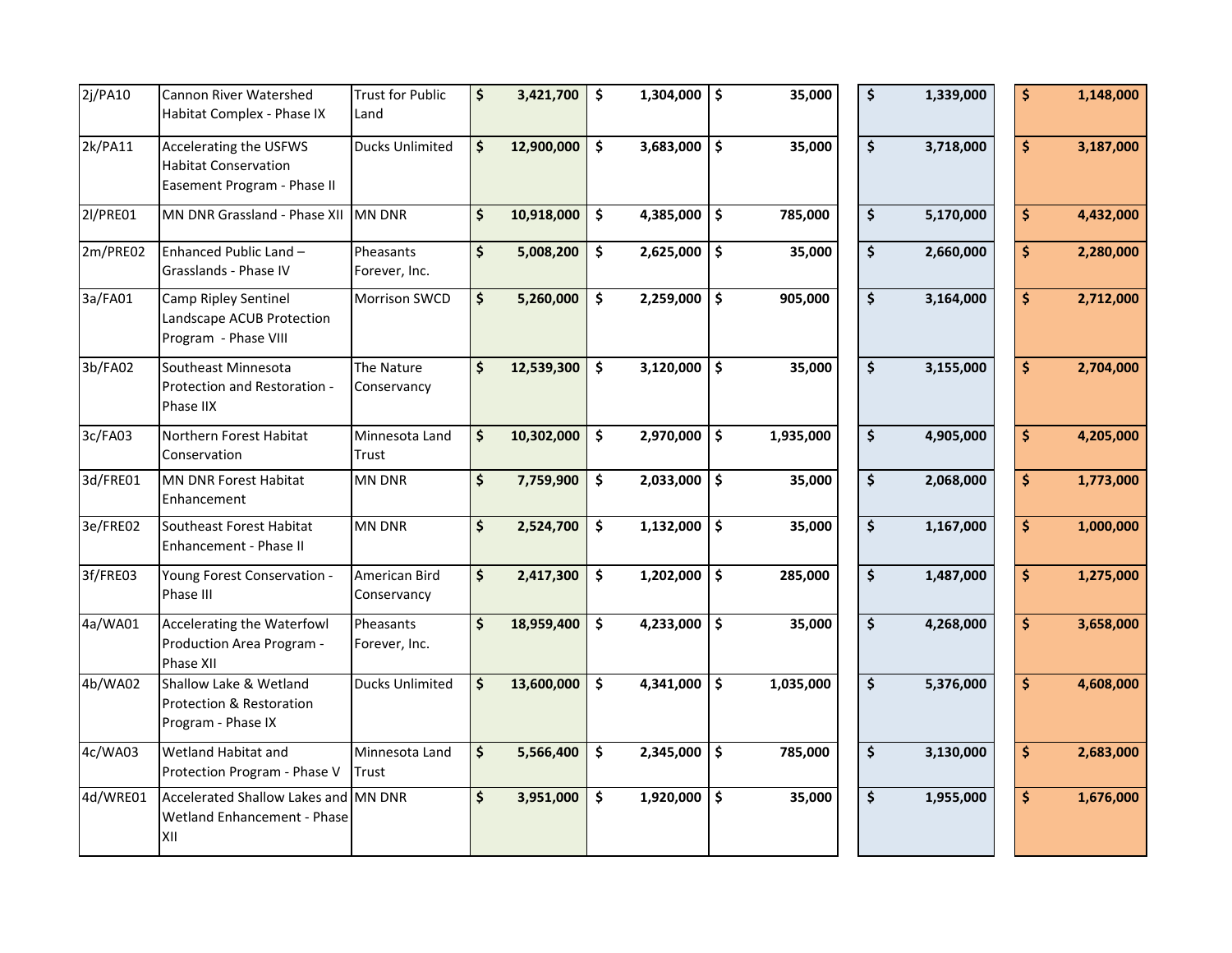| 5a/HA01  | Protecting Coldwater Fisheries Minnesota Land                                                                    |                                        | \$            | 5,755,800  | $\ddot{\bm{\zeta}}$ | $2,075,000$   \$ |                     | 35,000    | \$<br>2,110,000 | \$  | 1,809,000 |
|----------|------------------------------------------------------------------------------------------------------------------|----------------------------------------|---------------|------------|---------------------|------------------|---------------------|-----------|-----------------|-----|-----------|
|          | on Minnesota's North Shore                                                                                       | Trust                                  |               |            |                     |                  |                     |           |                 |     |           |
| 5b/HA02  | Metro Big Rivers - Phase X                                                                                       | <b>MN Valley Trust</b>                 | \$            | 14,407,000 | $\ddot{\bm{\zeta}}$ | $5,866,000$ \$   |                     | 1,685,000 | \$<br>7,551,000 | \$. | 6,473,000 |
| 5c/HA03  | Resilient Habitat for Heritage<br><b>Brook Trout</b>                                                             | <b>MN Trout</b><br>Unlimited           | \$            | 9,021,000  | \$                  | $2,608,000$ \$   |                     | 35,000    | \$<br>2,643,000 | \$  | 2,266,000 |
| 5d/HA04  | <b>Fisheries Habitat Protection</b><br>on Strategic North Central<br>Minnesota Lakes - Phase VI                  | Northern Waters<br><b>Land Trust</b>   | \$            | 7,370,200  | $\ddot{\bm{\zeta}}$ | $3,248,000$ \$   |                     | 35,000    | \$<br>3,283,000 | \$  | 2,814,000 |
| 5e/HA05  | <b>Accelerating Habitat</b><br>Conservation in Southwest<br>Minnesota                                            | Minnesota Land<br>Trust                | \$            | 6,653,300  | $\ddot{\bm{\zeta}}$ | $2,266,000$ \$   |                     | 1,285,000 | \$<br>3,551,000 | \$  | 3,044,000 |
| 5f/HA06  | <b>Targeted RIM Easement</b><br>Program to the Individual<br>Parcel: Pine and Leech<br><b>Watersheds Phase I</b> | Crow Wing SWCD                         | $\frac{1}{2}$ | 4,853,000  | $\ddot{\bm{\zeta}}$ | 2,083,000        | \$                  | 785,000   | \$<br>2,868,000 | \$  | 2,458,000 |
| 5g/HA07  | Mississippi Headwaters<br>Habitat Corridor Project -<br>Phase IV                                                 | Mississippi<br><b>Headwaters Board</b> | \$            | 9,105,300  | $\ddot{\bm{\zeta}}$ | 3,375,000        | \$                  | 935,000   | \$<br>4,310,000 | \$  | 3,695,000 |
| 5h/HA08  | Hennepin County Habitat<br>Conservation Program - Phase<br>$\mathbf{H}$                                          | <b>Hennepin County</b>                 | $\frac{1}{2}$ | 8,926,000  | $\ddot{\bm{\zeta}}$ | $3,396,000$ \$   |                     | 285,000   | \$<br>3,681,000 | \$  | 3,155,000 |
| 5i/HRE01 | MN Trout Unlimited<br>Coldwater Fish Habitat<br>Enhancement - Phase XII                                          | <b>MN Trout</b><br>Unlimited           | \$            | 2,210,000  | \$                  | 1,434,000        | $\ddot{\bm{\zeta}}$ | 285,000   | \$<br>1,719,000 | \$  | 1,474,000 |
| 5j/HRE02 | MN DNR Aquatic Habitat<br><b>Restoration and Enhancement</b><br>Phase III                                        | MN DNR                                 | \$            | 10,442,600 | $\ddot{\bm{\zeta}}$ | 4,386,000        | \$                  | 35,000    | \$<br>4,421,000 | \$  | 3,790,000 |
| 5k/HRE03 | St. Louis River Restoration<br>Initiative - Phase VII                                                            | <b>MN DNR</b>                          | \$            | 6,731,200  | \$                  | $2,625,000$ \$   |                     | 35,000    | \$<br>2,660,000 | \$  | 2,280,000 |